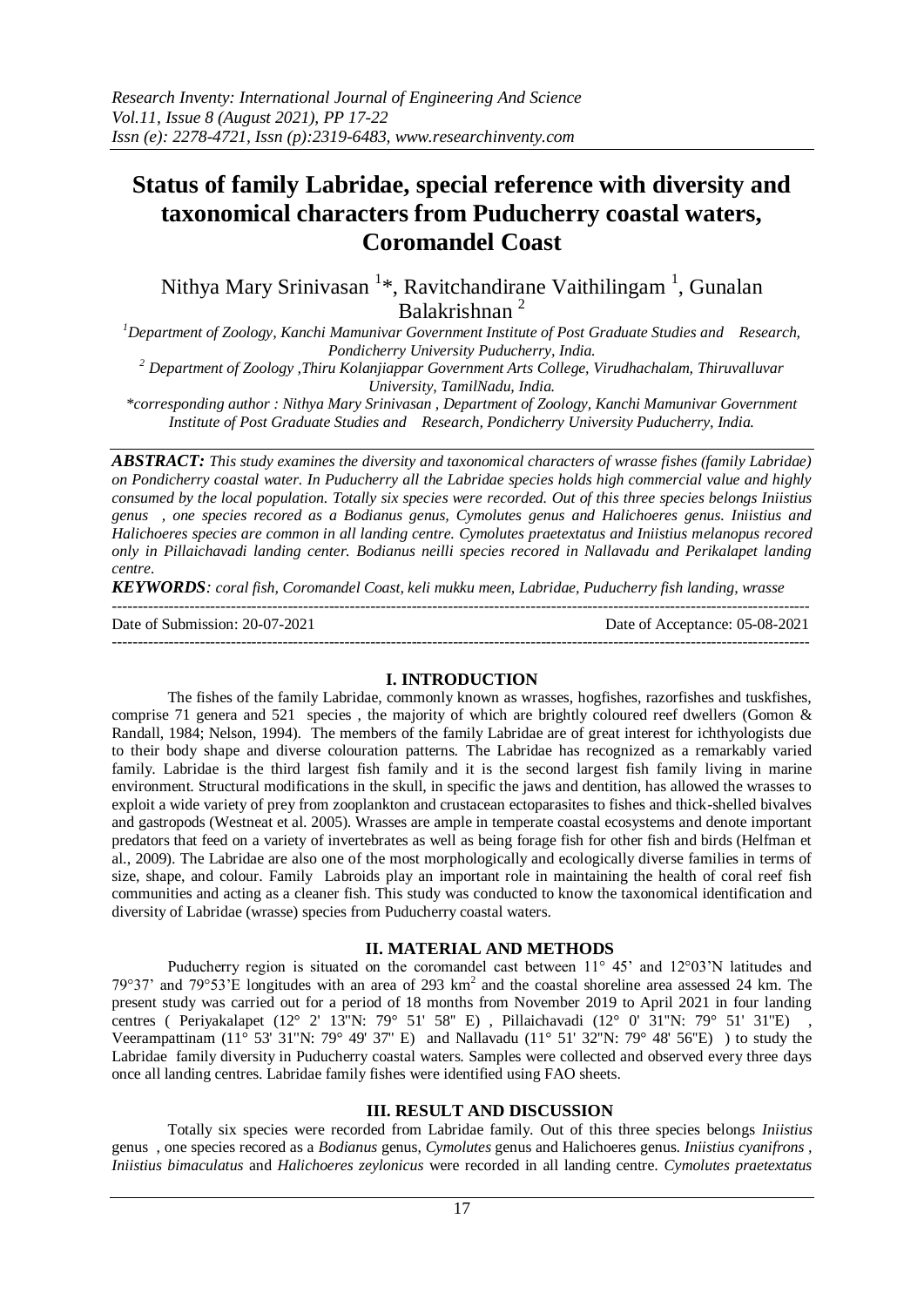and *Iniistius melanopus* recored only in Pillaichavadi landing center. *Bodianus neilli* species recored in Nallavadu and Perikalapet landing centre (Table 1).

| <b>Species list</b>    | <b>Nallavadu</b> | Veerampattinam | Pillaichavadi | Periyakalapet |
|------------------------|------------------|----------------|---------------|---------------|
| Bodianus neilli        | ÷                |                |               | ÷.            |
| Cymolutes praetextatus |                  |                | ÷             |               |
| Iniistius melanopus    |                  |                |               |               |
| Iniistius cyanifrons   |                  |                | ÷.            | ÷             |
| Iniistius bimaculatus  |                  |                |               |               |
| Halichoeres zeylonicus | ÷                | ÷              | ÷             | ÷             |

**Table: 1 shows the diversity species from the landing centre**

## **3.1** *Iniistius cyanifrons* **(Valenciennes, 1840)**

A species of Iniistius with two rows of minute scales present below and behind the eyes. The first two spines of dorsal fin separate but connected by membrane with rest of the fin. Body uniform, anal and caudal fin with wavy blue lines (Fig:A).



**Fig: A** *Iniistius cyanifrons*

### **3.2** *Iniistius bimaculatus* **(Rupell, 1829)**

Body is deep and very compressed. Dorsal side of head is strongly lower in the front of eye, anterior edge of the snout is thin and very steep. There is a pair of slender, long incurved, and slightly out flaring canine teeth anteriorly in each jaw. Dorsal side of snout is nearly vertical, last pored scales on caudal fin base is more pointed than previous pored scales, largest scales are on the side of chest and side of body largest scales are present (Fig.B). Dorsal fin starts from posterior to vertical at hind edge of eye, first three dorsal spines are flexible and 2-3 times longer than the third spine, membrane between the second and third spines notched is half the length of the third spine, scales are cycloid, very thin and membranous lateral line scales with a single horizontal tubule ending in a posterior pore; Caudal fin is small and asymmetrically rounded. Males are pale grey, the scale edges are a little darker, with a blackish spot on mid side below the tip of pectoral fin, spot covers 3 scales in the fifth and sixth rows from top of the body, have a pale yellowish blotch preceding the black spot, a medium blue line at the front of the head, pectoral fin base white, dorsal fin dusky with pale orange thin line along the base of the soft length, bluish line, posterior part of dorsal fin with a series of rows of pale orange spot, anal fin is translucent white with a series of yellowish dashes or elongate spots on fin, mid to upper portion of the caudal fin has a series of narrow vertical, irregular orange stripes. Females lack the black spot on sides.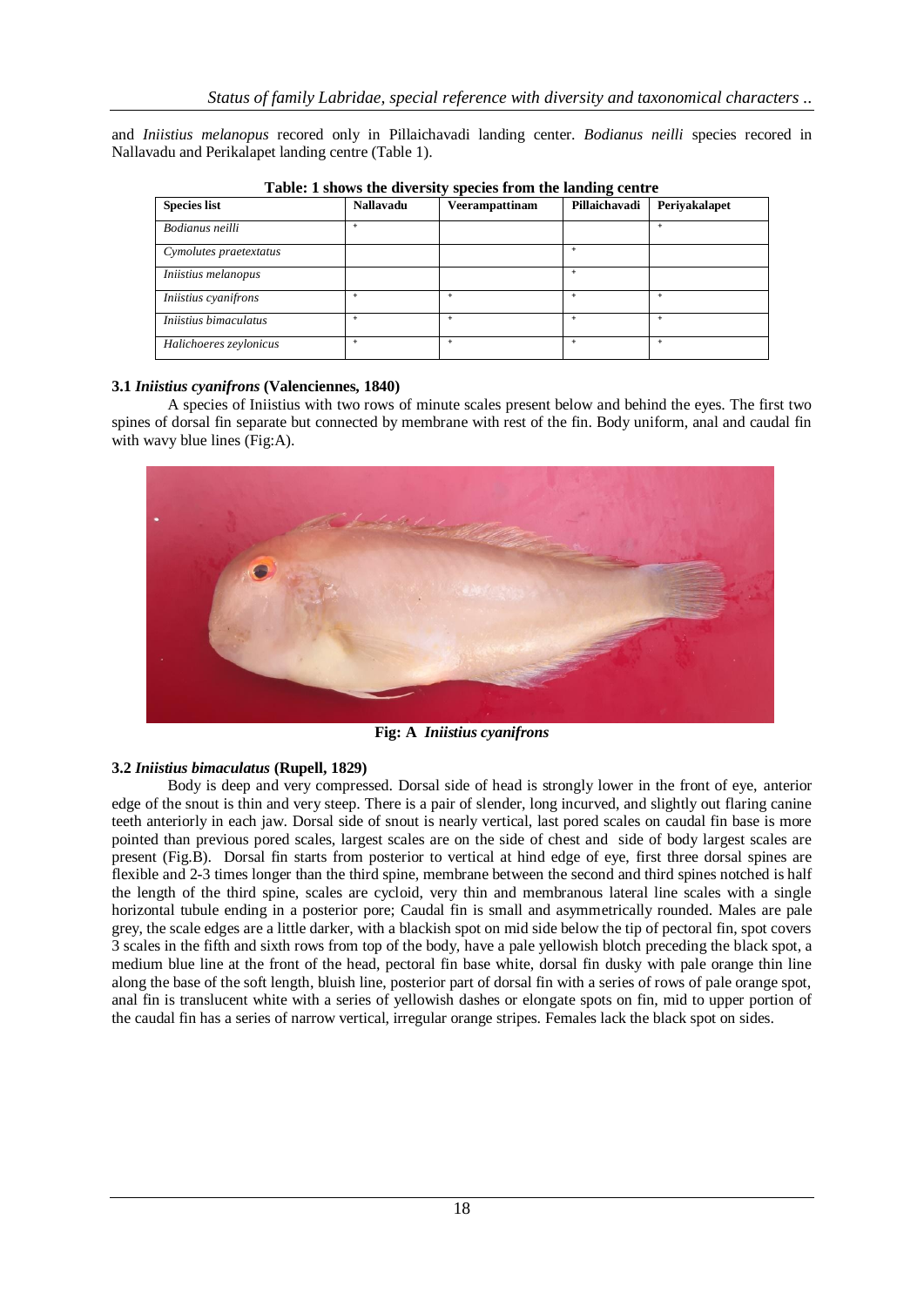

**Fig . B** *Iniistius bimaculatus*

# **3.3** *Halichoeres zeylonicus* **(Bennett, 1833)**

Totally nine dorsal spines and eleven dorsal soft rays are present. Three anal spines and eleven anal soft rays are present. In Females dorsal side light bluish grey ,ventral side white in colour, with a narrow orange stripe running from the top of the snout to the upper base of the caudal fin (where it may contain a blackish spot). In Males blue-green on head side and anterior portions of the body with irregular pink band and spots; their orange-yellow lateral stripe blue-edged, often with narrow extensions. A blue-edged spot at the upper portion of the pectoral fin base. Two or more similar blue-edged spots just anterior of the caudal peduncle above the lateral stripe (Fig.C).



**Fig . C** *Halichoeres zeylonicus*

# **3.4** *Iniistius melanopus* **(Bleeker, 1857)**

Recognised by the thin but distinct blue line from the front of the eye to end of mouth and large individuals by the black elongate spot at the end of the anal fin. Presences of nine dorsal spines and twelve dorsal soft rays. Three anal spines and twelve anal soft rays are present. Occurs on upper part of sand and mud banks, usually on reef flat areas, just before sloping down in depths from 7 m down to about 15 m. Found in spread out groups, often with X. pentadactylus in the same general area, but this species grows much larger and dominates. Dives into sand to sleep safely at night or to hide when alarmed. But the biggest males swim over large areas and move away quickly when approached by divers rather than diving into the bottom (Fig.D).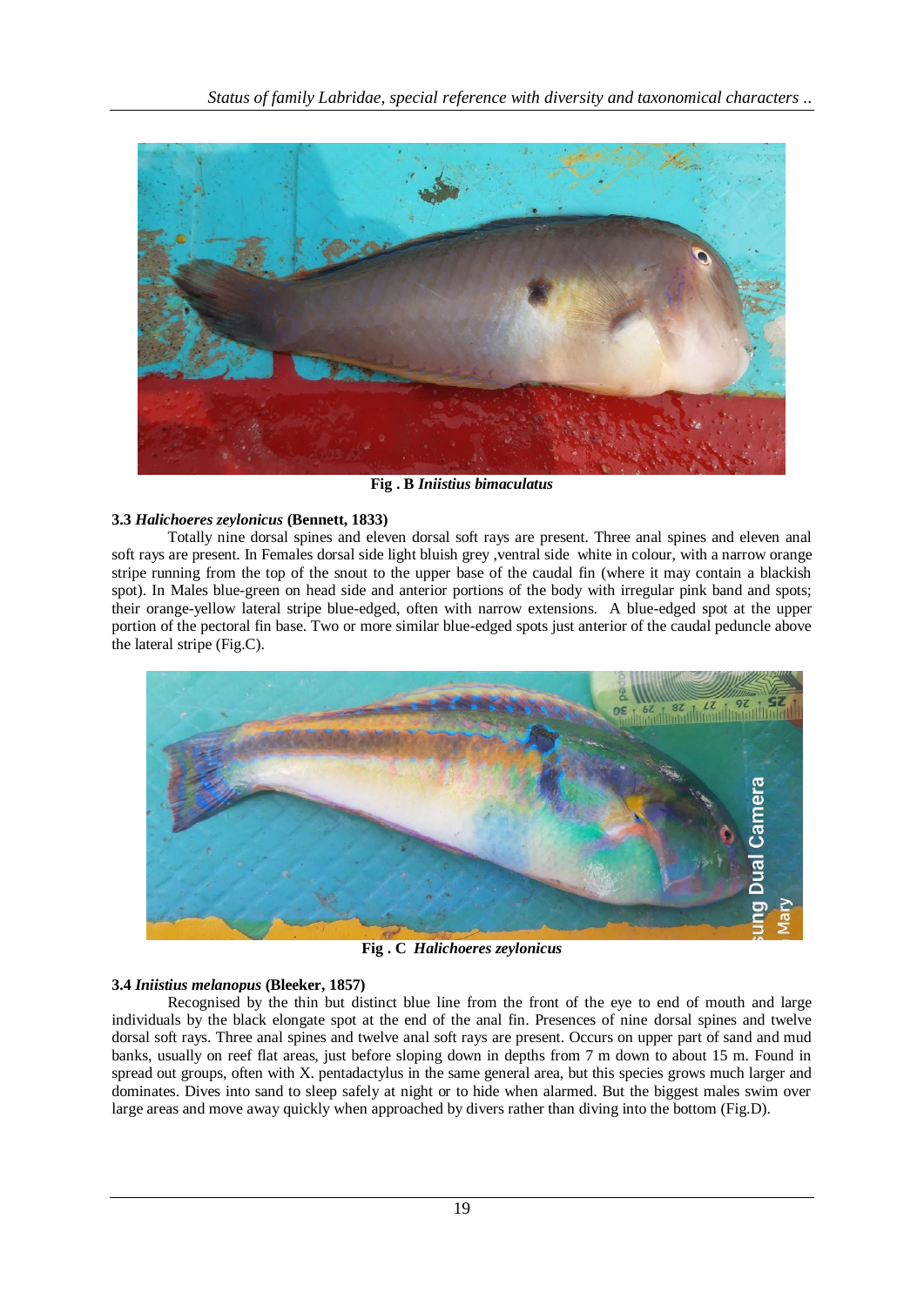*Status of family Labridae, special reference with diversity and taxonomical characters ..*



**Fig: D** *Iniistius melanopus*

# **3.5** *Bodianus neilli* **(Day, 1867)**

Upper jaw with prominent anterior canines of similar size. First canine directed anteroventrally in small specimens, angled much more strongly anteriorly in larger. second canine directed mostly ventrally, angled slightly laterally in larger individuals. Cheek scales reaching forward beyond corner of mouth on upper jaw, to below anterior nostril in some specimens. Few teeth on dental ridge, especially anteriorly, teeth more and more pronounced posteriorly in progressively larger individuals. Single enlarged posterior canine usually present, directed strongly anteriorly, directed slightly ventrally and angled laterally in very large specimens. first canine directed anterodorsally and slightly mesially, angled strongly anteriorly in large specimens; second directed anterodorsally, the tip often curving dorsally, second canine rarely angled laterally. Caudal fin mostly truncate, very slightly rounded at most; dorsal side most rays longer than middle rays in large specimens. Pelvic fin somewhat variable in length, tip reaching just to anus.

Body slightly dusky above level of lower jaw and anterior to diagonal between base of last dorsal-fin spine and ventral side of pectoral-fin base. Slightly darker dusky line directed posteriorly from corner of mouth. Body rose red on dorsal portion of sides anterior to segmented dorsal-fin rays and on head above level of lower jaw. Ventral side of head, chest and abdomen are white in colour. sides and anterior portion of caudal peduncle yellow in colour. Anterior ¾ of dorsal-fin red, posterior ¼ yellow. Anal fin yellow with large red blotch between first and fifth segmented rays. Posterior portion of caudal peduncle and caudal fin red. Broad red band on fleshy pectoral-fin base. Pelvic fins yellow with streaks of red. Yellow and white portions of fins and body suffused with red in large individuals (Fig.E).

# **3.6** *Cymolutes praetextatus***, (Quoy & Gaimard, 1834)**

*Cymolutes praetextatus* is a pale coloured wrasse which has steep contour to its head. A black spot is present on the dorso-posterior side in the caudal peduncle of the female, an ocellated black spot above the tip of the pectoral fin of the male, and a thin black line in the outer part of the first interspinous membrane of the dorsal fin of both sexes. Dorsal spines (total): 9 - 10; Dorsal soft rays (total): 12-13; Anal spines: 2-3; Anal soft rays: 11 – 12(Myers, R.F., 1999). The genus Cymolutes is easily separated from the other genera of the sub family Xyrichtyinae by having 72–93 scales in longitudinal series while the other genera have 26 scales; no scales on the head; and 12 branched caudal rays. A pair of slender canine teeth extended at front of jaws, the lower pair suitably fit to inside and overlapping lips when mouth closed.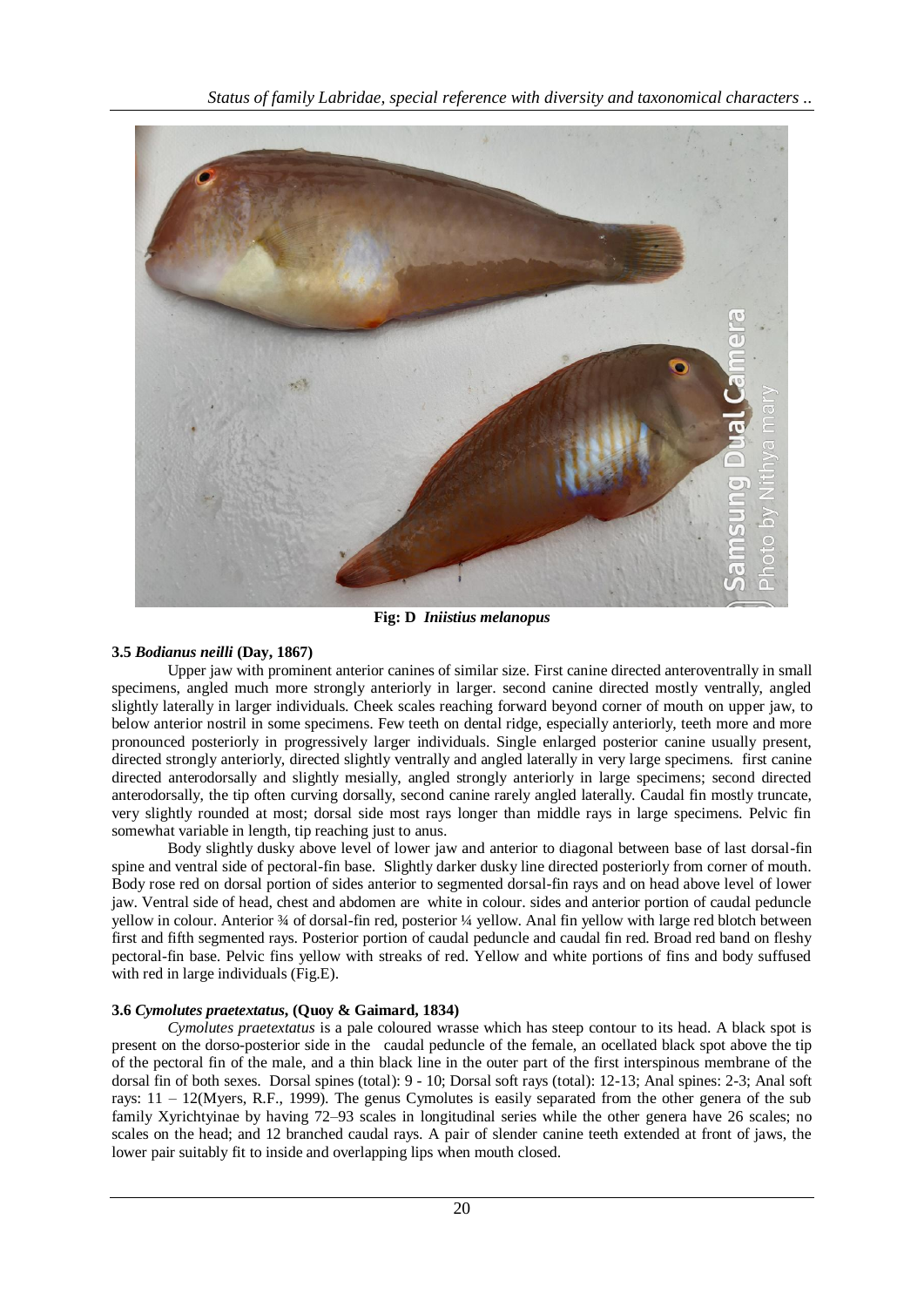The flanks are marked with indistinct whitish bars and there is a white stripe along its back which sits above a wide, yellowish or darker coloured stripe, although this may not be present. Series of orange coloured stripes runs throughout the dorsal fin. The males and many of the females of praetextatus have a series of orange to pink bars in life on the posterior half of the body. Has a broad yellow lateral stripe. (Myers, R.F., 1999). Margin of dorsal and anal fins deep pink; upper and lower edges of caudal fin pink (Fig:F).



**Fig:E** *Bodianus neilli*



**Fig: F** *Cymolutes praetextatus*

Bellwood and Wainwright (2001) reported that the distribution of labrids across the Great Barrier Reef is affects by water movement. Khalaf and Kochzius (2002) reported 38 species of labrid fishes on 5 coral reef sites and seagrass-dominated Al-Mamlah Bay at the Jordanian coast in the northern Gulf of Aqaba. In the present study six species of Labridae family were recorded. The genus *Iniiistius* is known to have about 75 species worldwide (Froese &Pauly 2013). From Indian waters the species was reported earlier from Tuticorin (Froese &Pauly, 2012), Chennai (CMFRI, 2009), Vizhinjam and Mangalore (Saravanan et al., 2011). Moreover there is no record of occurrence of this species on the north east coast of India. But in the present study Iniistius sp., and Halichoeres sp were recored in all the landing centres. Alakesh Pradhan & Bijay Kali Mahapatra (2017) reported as a first time Iniistius bimaculatus (Perciformes: Labridae) from Digha, North-East Coast of India.

 In Puducherry all the Labridae species holds high commercial value and highly consumed by the local population. The cost of the fish is as equal to other commercially important fishes. All Labridae species are evenly called by a vernacular name as keli mukku meen (parrot nose fish). This all species are recorded throughout the year. So the present study pin pointing the taxonomical characters and confirming the diversity of Labridae species in Pondicherry coastal water.

# **Conflict of interest**

There is no conflict to disclose